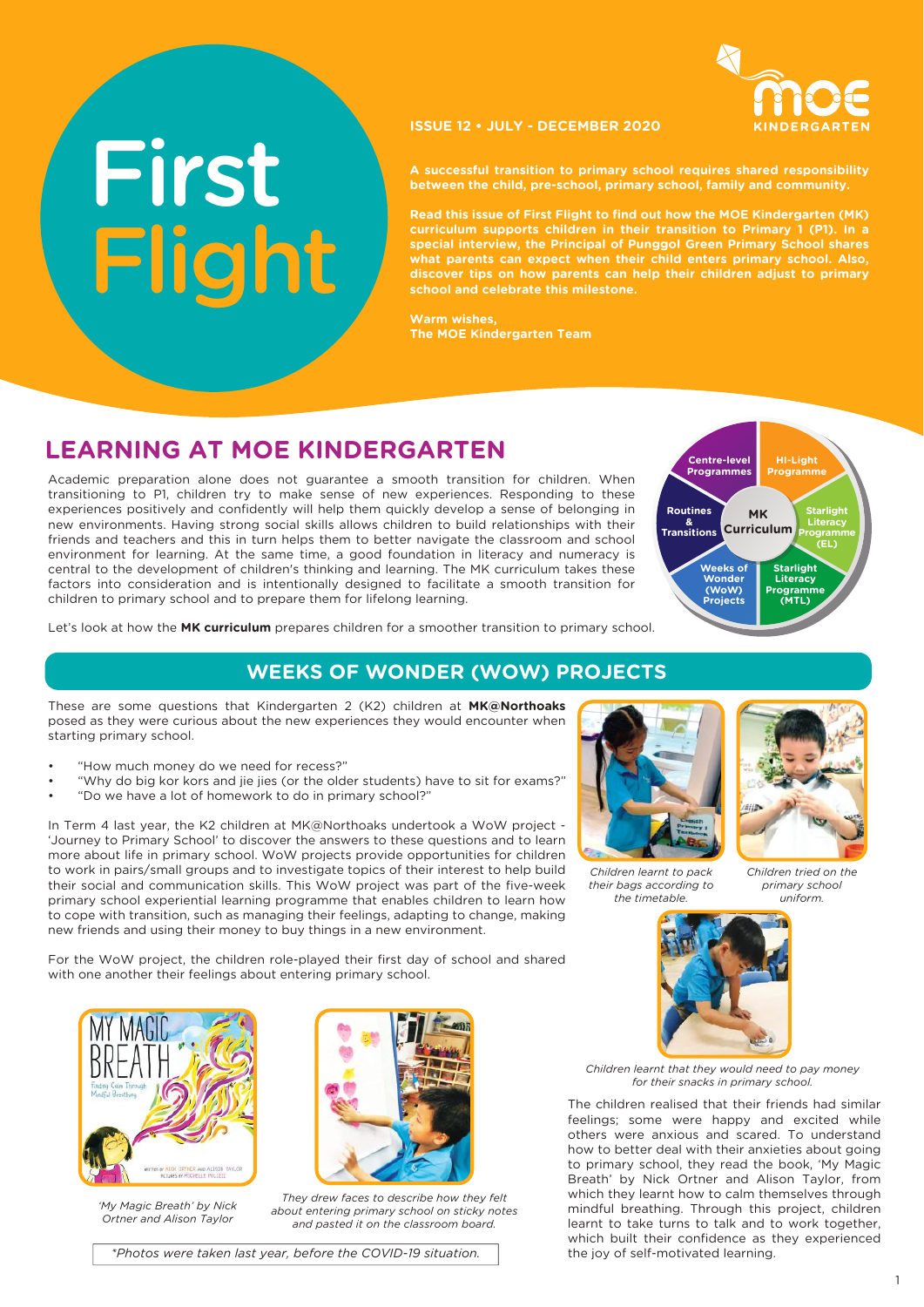The MK curriculum provides a variety of opportunities for children to listen and speak in English and their Mother Tongue Language. The Starlight Literacy Programme focusses on developing listening, speaking and early literacy skills. The programme nurtures early childhood bilingualism and is offered in English, Chinese, Malay and Tamil. Big Books, songs and games set in the local context are used to make learning engaging and to help children develop an interest in learning the languages to prepare them for primary school.

Children are given opportunities to apply their listening and speaking skills in the HI-Light Programme, which has been intentionally designed to support children's holistic development. The HI-Light programme also focusses on developing positive behaviours and attitudes towards learning in children. With a positive attitude, children will more likely persevere when they encounter challenges.

Through hands-on activities, the HBA developed children's numeracy concepts and skills. For instance, children were engaged in games to learn how to count objects and in sequence. For their HBA – 'What makes 5?', K2 children from **MK@Westwood** used items that can be found around the house such as bottle caps, bread tags and toys to form different combinations of '5'  $\mathfrak{P}% _{A_{1},A_{2}}^{\alpha,\beta}(\varepsilon)=\mathfrak{P}_{A_{1},A_{2}}^{\alpha,\beta}(\varepsilon)$ 



Goh Patanachat from **MK@First Toa Payoh**, helped his family to do their laundry as part of his class HBA - 'Wash and Dry'. Such activities encourage children to display care and concern for their family and develop in them a sense of responsibility. These values are not only important as children transit to primary school, but also in their daily lives.  $|8\rangle$ 

**From 8 Apr to 4 May 2020, MKs provided parents with ideas on Home-Based Activities (HBA) to engage in with their children at home on a weekly basis. Children learn best through play and exploration, as well as authentic experiences during ordinary moments at home. The activities encouraged parents to give children ample opportunities to play and learn through a variety of simple, hands-on activities, and to establish routines with them.** 

Let's look at how HBA have encouraged the children at **MK@First Toa Payoh** to express themselves creatively!

In the first week of school, we organise a structured P1 orientation programme where teachers conduct different activities to help the children familiarise themselves with the new environment. Generally, teachers will conduct team bonding and ice-breaker activities in class for the children to get to know their teachers and classmates. They also collectively set the class rules and routines with their teachers as well as explore different parts of the school for different lessons. The children are paired up with a buddy from the upper primary level to guide them during recess time. School safety briefings and safety walks are conducted along The children discussed how they felt when The teacher used a word frame to focus the **The section of the parameter of the school to promote good safety habits.** 

*Adam Anaqi Bin Julydee from K2 Ixora uses his cars to count to 5. "1 and 4 make 5!" exclaimed Adam.*



*Goh Patanachat from K1 Love puts the clothes into the washing machine and hangs them to dry after washing.*

Through creative activities, children learn to express themselves in different ways and build a sense of competence which is crucial to their overall sense of well-being.



Ya Hui from K1 Love made an instrument to play along to the song "Sing Your Way Home". She made castanets with her sister using recycled materials.

Songs and rhymes are fun ways for children to learn new vocabulary and language.





## **STARLIGHT LITERACY PROGRAMME (ENGLISH AND MOTHER TONGUE)**

## **HI-LIGHT PROGRAMME**

# **THE FACES OF MOE KINDERGARTEN**

**In our interview with Mr Hanafi Asmore, Principal of Punggol Green Primary School, he shares how primary schools support the P1 transition journey for children and their parents.**

#### **Does your school conduct any programmes for children in their first few weeks of primary school to help ease their transition from pre-school?**



During the first week, the school also engages the parents to understand the school routines and programmes they can expect their children to participate in. The parent and child will collaboratively decorate their table in the classroom! This promotes parent-child bonding and assures the child that their parents are involved in their education. At the end of the second/third week, parents are invited to the school for a group dialogue with form teachers where expectations and communication channels are shared, and the teachers will address concerns from parents.

#### **What major differences in routines, roles and relationships should children and their parents expect upon entering primary school?**

There are several changes that children must adapt to in primary school. Primary school hours are longer and more structured than what kindergarten children have experienced. There are more subjects to learn, they may have different teachers for different subjects and the class size is bigger. The children are expected to be more independent and do homework or other self-directed activities.

Jun Wei from K1 Respect made a paper tree and used crayons to colour the circles for his **HBA**  - 'Kandinsky Circles Flowers'. 3

Children are expected to develop self-discipline and self-reliance, such as knowing the appropriate behaviour under different situations, going to the toilet and feeding themselves. While teachers will still assist them at the start, they will gradually encourage them to manage different situations on their own under their supervision.

#### **Why are transitions difficult for some children and what are some typical reactions?**

------------------

One of the most common transitional issues that schools face is separation anxiety between parents and child. Usually, both parent and child are anxious about school and it forms a reinforcing loop where the child's anxiety causes the parent to be more anxious, and this in turn increases the child's anxiety. In one specific case, the child started crying when she saw her mother crying as she walked into the school. In another instance, the child clung to his mother and refused to let go because his mother had hugged him tightly and showed her separation anxiety.

Other transitional issues include getting into routines and following instructions which would usually improve as the child understands the rationale for the routines and develops a habit after some time. In such cases, cooperation between the parent and school is essential as the child will require consistency both at home and in school to form good habits. Therefore, the school conducts regular parent workshops to strengthen the collaboration between parents and the school.

 $\mathfrak{g}_t$ 

2



**Mr Hanafi Asmore, Principal of** 

*visiting the doctor and how to care for someone who is sick.*



*The teacher used a word frame to focus the children's attention on words that frequently appeared in the story.*

In the first week of Term 3, the K1 Lemongrass PM class at **MK@Anchor Green** had a shared book reading session during their Starlight Literacy Lesson. They read the Big Book – 'Who Wants to See the Doctor?'. The children also role-played as doctors and patients. The activities provided children an enjoyable reading experience while teaching and reinforcing vocabulary and language structures. Such activities also lay the foundation for language learning in primary school.